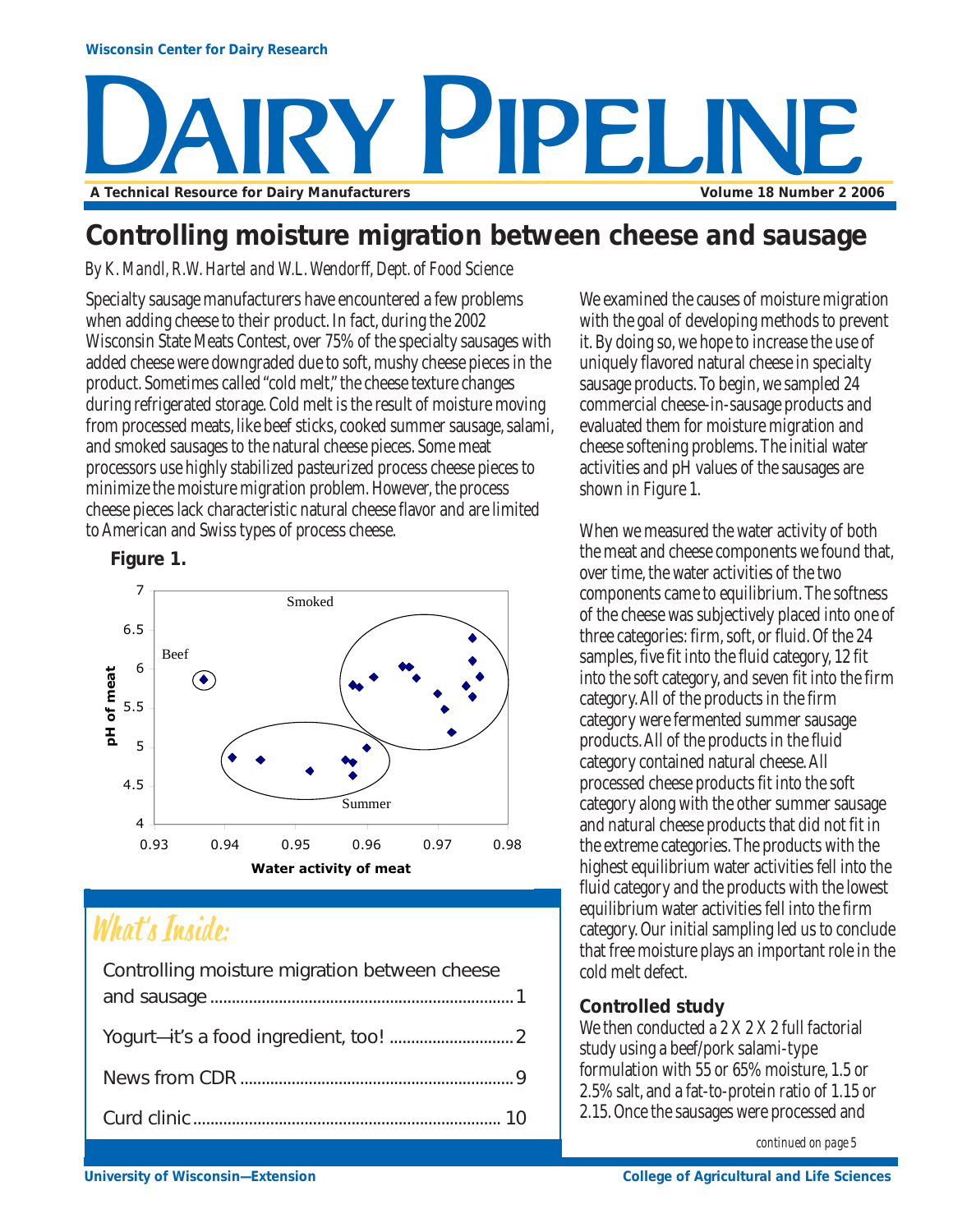## **Applications Update Yogurt—it's a food ingredient, too!**

*by Kathy Nelson, Wisconsin Center for Dairy Research*

People in the Middle East have eaten yogurt for thousands of years, and now this fermented milk product is popular around the world. In fact, yogurt is in demand both as a food and a food ingredient. Perhaps yogurt appeals to so many because it offers a variety of benefits. Not only does it preserve the nutrients of milk, but it also makes milk more digestible, and it contains seven sought after nutrients; calcium, potassium, fiber, magnesium, and Vitamins A, C, and E.

Although most of the commercial production of yogurt uses cow's milk, milk for yogurt can come from many sources. Whole milk, partially skim milk, skim milk, or cream are all used to make yogurt. What's important is that the milk has a low bacteria count, is free from antibiotics, microbial growth inhibiting chemicals and virusesor phage.

The first step in yogurt production is standardizing the milk to a solids level between 12 and 16%. You can do this by evaporating water from the milk or by adding dairy powders like nonfat dry milk or whey protein concentrate. Then, the milk is heat-treated at a temperature of 185˚ F for 30 min, or 203˚F for 10 minutes, a treatment more stringent than pasteurization. This heattreatment alters the casein micelles, which promotes casein/β-lactoglobulin binding. In addition, it denatures the whey proteins to enhance



the thickness of yogurt and it leaves the milk relatively sterile, which allows the growth of added cultures. Next, the milk is homogenized, lactic acid bacterial cultures are added, and the mixture is held at elevated temperatures (approximately 108˚F) for several hours.

Starter cultures are one of the biggest influences on yogurt texture and flavor. Yogurt producers in North America legally must use a blend of *Streptococcus salivarius ssp thermophilus* (ST) and *Lactobacillus delbrueckii spp bulgaricus* (LB). These living organisms respond to many things, including temperature, nutrients, pH, and inhibitory chemicals. ST and LB are both thermophilic organisms; they grow best at higher temperatures. However, the temperature optimum is different for each of the organisms (104˚ F for ST, and 116˚ F for LB). These bacteria convert the milk sugar, lactose, into lactic acid, which gives yogurt its tart taste and provides an environment unfavorable for pathogen growth. Acetaldehyde, which is the characteristic flavor in yogurt, is one of the metabolic products derived from the amino acid threonine, primarily by LB, not ST. Other flavor components which are produced during the fermentation include diacetyl and acetoin.

ST and LB can grow independently, but when used together in a ratio of 1:1, they produce acid at a much higher rate. ST grows faster, produces acid and carbon dioxide, and is responsible for the initial drop to pH 5.0. Metabolic products from ST stimulate the growth of LB , which in turn is responsible for a further drop to pH 4.0. Gels will generally not form until the pH is at least 5.3. As lactic acid accumulates, casein is de-stabilized allowing binding to occur between the casein micelles, and βlactoglobulin, the major whey protein. Eventually a large network of interacting proteins is formed, trapping water inside to produce a semi-solid product that is high in water content. As the pH decreases to 4, the cultures tend to lose activity, although some strains are more acid-tolerant than others. Fermentation times vary with different strains, and could take anywhere from 1 to 8 hours, depending on the incubation temperature, and the amount and type of sugar present. Yogurt is generally fermented to a final pH of 4.6 to 4.7, and then chilled to minimize further acid production.

The texture and viscosity of yogurt are influenced by the formation of the protein network with its entrapped water. One of the most common defects in yogurt is called "syneresis." You can see it when water, lost from the protein network, appears as a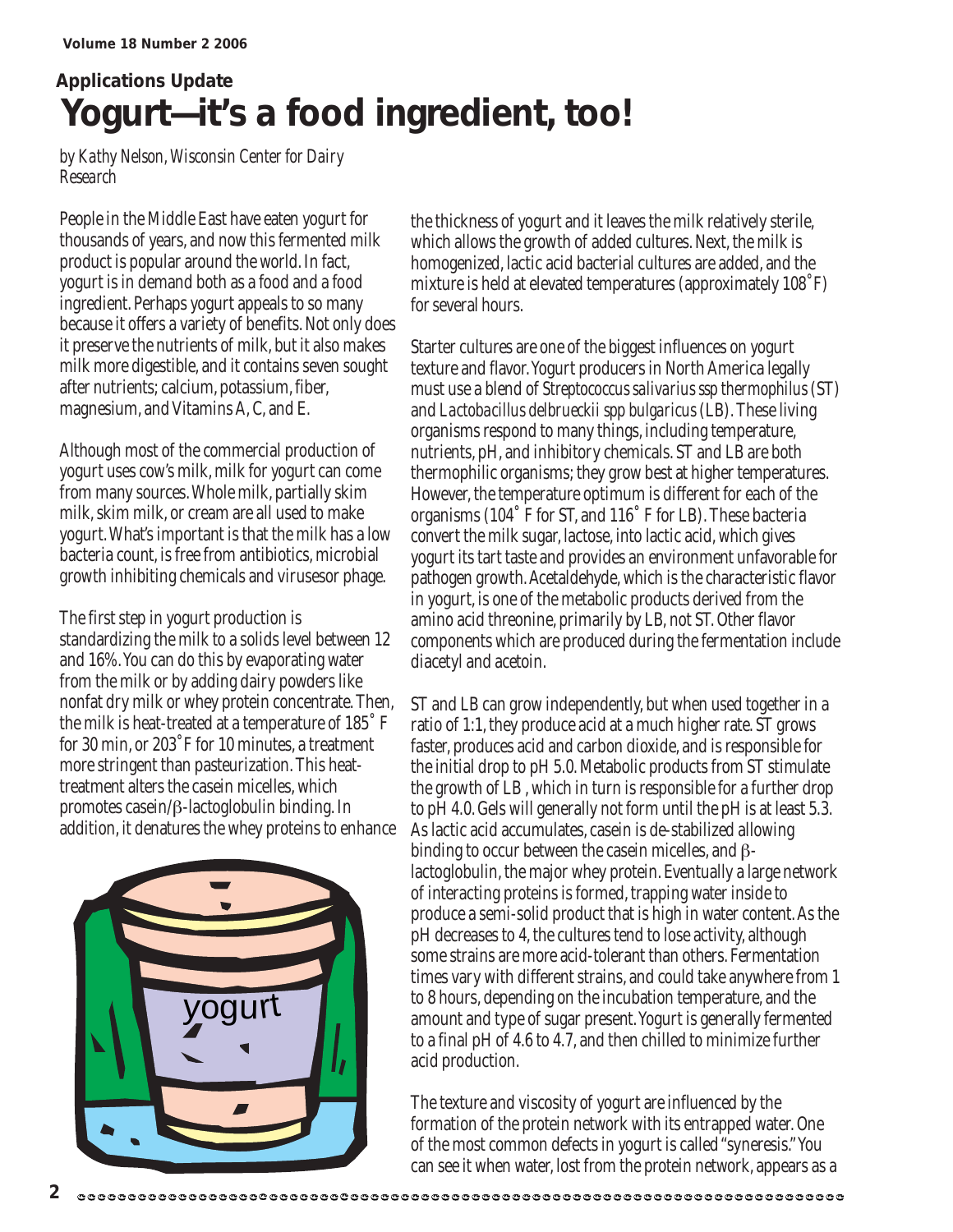|                             | Fat free<br>plain yogurt | Fat free<br>dehydrated yogurt |
|-----------------------------|--------------------------|-------------------------------|
| Water, $(\%)$               | 87.3                     | 4.0                           |
| Fat, $(\%)$<br>Protein, (%) | < 1.0<br>5.2             | <b>Trace</b><br>34.0          |
| Lactose, $(\%)$             | 6.8                      | 52.0                          |
| Ash, $(\%)$                 | 07                       | 9.0                           |
| Calcium, $(mg/100 g)$       | 193.0                    | 1250.0                        |

Table 1. Typical composition of yogurt and dehydrated yogurt

slightly cloudy free liquid on top of gelled yogurt. Many factors affect the protein network formation, its strength, and its tendency to lose water. They include heat treatment of the initial milk, bacterial strains, incubation temperature, amount of solids, and the processing conditions.

Dehydrated yogurt is used as an ingredient in many snack-type products, particularly coatings or frostings. Once the yogurt is cultured, it is taken through a spray-drying process that removes most of the water. The result is a dry powder with a tart dairy flavor, similar to yogurt, but milder. Many of the starter bacteria do not survive the spray-drying process, and their associated health benefits are lost. However, encapsulation has been used successfully to "protect" bacteria during drying. The calcium contribution it adds to a product is the major nutritional benefit of using dehydrated yogurt as an ingredient. Dehydrated yogurt also contributes protein, lactose and an assortment of other minerals besides calcium.

Many people eat yogurt right out of the carton, primarily for breakfast, or as a snack or dessert. You can find it plain or sweetened, with or without fruit, grains, nuts, or other ingredients. However, yogurt also offers benefits when used as an ingredient in entrees, desserts, baked goods, beverages, coatings, and snacks. For example, yogurt enhances flavor, nutrition and moisture in muffins, quick breads or yeast breads. Marinating meats or poultry in yogurt improves tenderness and

### Yogurt enhances flavor, "nutrition and moisture ..."

eating quality. You can find yogurt in sauces or dips, sandwich fillings or desserts, and, sometimes, as a low calorie substitute for sour cream, cream cheese or mayonnaise. Using yogurt in heated sauces requires some precautions, since high heat will curdle it. You can minimize problems by bringing the yogurt to room temperature before adding it to a hot sauce, or mixing a tablespoon of cornstarch for every cup of yogurt.

*continued on page 4*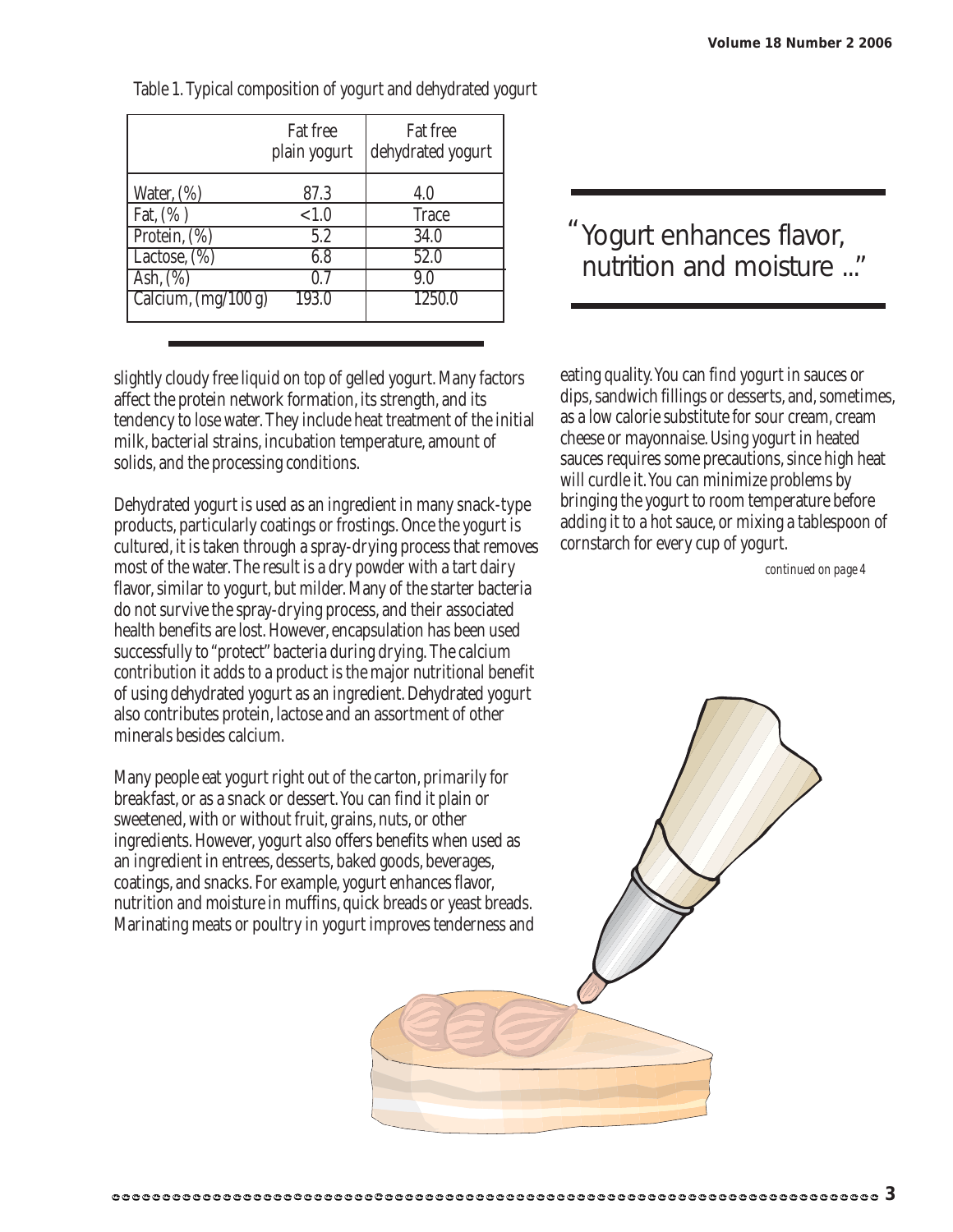#### **Volume 18 Number 2 2006**

#### *continued from page 3*

Yogurt provides the nutritional benefits of protein, vitamins, and minerals with relatively low calories. In addition, yogurt may aid digestion, boost immunity, fight infection and protect against cancer, which accounts for its reputation as a "health" food. Many of these health benefits are due to "probiotic" cultures, such as Bifidobacteria, that are routinely added to yogurt. The "healthy" image of yogurt has led to its widespread use in snack foods for kids, particularly in the powdered form. Powdered yogurt can be used in coatings for dried fruit, energy bars, pretzels, or other snacks, although in some of these products, high fat and sugar levels, as well as processing and baking, may diminish the health benefits by destroying the live microflora of yogurt. Below are several formulations highlighting the use of yogurt or yogurt powder as an ingredient.

### **Lemon Yogurt Muffins**

| Ingredients          | Percent $(\%)$ |
|----------------------|----------------|
| Flour, all-purpose   | 31.75          |
| Plain yogurt         | 30.75          |
| Sugar                | 15.79          |
| Eggs                 | 12.50          |
| Butter, melted       | 4.88           |
| Lemon juice          | 3.12           |
| <b>Baking powder</b> | 0.54           |
| <b>Baking soda</b>   | 0.44           |
| Salt                 | 0.23           |
| Lemon zest           |                |
| <b>TOTAL</b>         | 100.00%        |
|                      |                |

#### Procedure:

Pre-heat oven to 400˚ F.

Combine flour, sugar, baking powder, baking soda, and salt, and set aside.

Mix together eggs, yogurt, melted butter, lemon juice and zest (if using). Add the wet mixture to the dry ingredients, and stir just until moistened. Do not overmix, or muffins will be tough.

Spray muffins cups with cooking spray. Add approximately 1/3 cup batter per muffin cup. Bake at 400˚ F for 15 minutes.

**4**

#### **Light'N Fluffy Pancakes**

| Ingredients          | Percent $(\%)$ |
|----------------------|----------------|
| Plain yogurt         | 40.87          |
| Flour, all-purpose   | 26.96          |
| <b>Water</b>         | 12.17          |
| Egg, fresh           | 9.56           |
| Vegetable Oil        | 6.95           |
| Sugar                | 2.09           |
| <b>Baking Powder</b> | 0.70           |
| <b>Baking Soda</b>   | 0.35           |
| Salt                 | 0.35           |
| <b>TOTAL</b>         | 100.00%        |

#### Procedure:

Combine all dry ingredients in a bowl.

Mix yogurt, egg, water and oil together in a separate bowl. Add wet ingredients all at once to dry ones and mix just until combined.

Pour about 1/3 cup batter on a hot griddle, and fry until bubbles appear on the surface and underside is browned. Turn the pancake over and brown on the other side. Serve immediately.

#### **Strawberry-flavored Yogurt Frosting**

| Ingredients                   | Percent(%) |
|-------------------------------|------------|
| Confectioners' powdered sugar | 59.29      |
| Shortening                    | 22.70      |
| Water                         | 6.20       |
| WPC-34                        | 6.00       |
| Powdered yogurt               | 3.50       |
| Milk calcium                  | 1.00       |
| Salt                          | 0.65       |
| Strawberry flavor             | 0.50       |
| Sorbic acid                   | 0.15       |
| $Red$ #40 (5% solution)       | 0.01       |
| TOTAL                         | 100.00 %   |
|                               |            |



#### Procedure:

Mix together all dry ingredients in a bowl. In another bowl, cream shortening until light and fluffy. Gradually add sugar mixture to the shortening, alternating with additions of water. Add color to mixture and beat well, until completely incorporated. Continue to beat until a smooth, creamy consistency is reached.

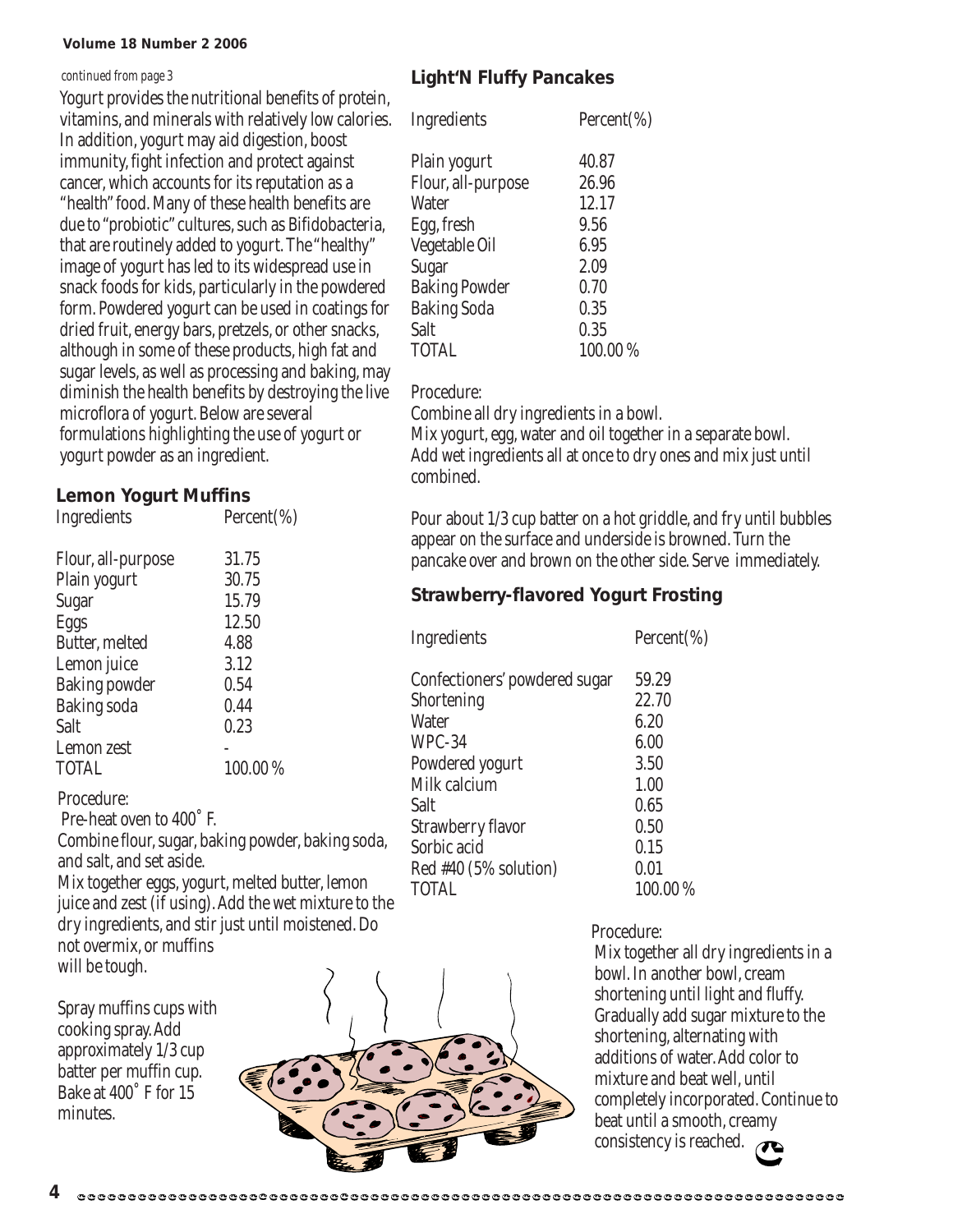#### *continued from page 1*

### **Moisture migration**

cooled completely, a 16 cm section of the sausage was cut in half length-wise to give a long flat surface. We cut our sample blocks of cheese to the same length and width of the sausage interface, as shown in Figure 2.

The flat surface of the sausage was placed on the cheese block, sealed in a moisture/air impermeable plastic bag and stored in a cooler at 4ºC. At 7-day intervals, a 4 cm section of the sausage/cheese block was cut. From this section, the first 3 mm layer of sausage closest to the cheese and the first four 3 mm layers of cheese closest to the sausage were cut. On each layer, we measured moisture, salt, and water activity. Firmness test were run on each of the cheese layers. The sampling continued until 28 days of storage. **3mm**

Figure 3. shows the water activity of the sausage and each cheese layer changing over time for the sausage produced with 55% moisture. Sausages with 65% moisture produced a fluid layer of cheddar cheese at the cheese-sausage interface after 28 days of storage. The graph shows that the water activity of the cheese rose over time and the water activity of the sausage decreased. If the samples had been stored long enough, we expect that the water activities of the cheese and sausage would be identical. There were no significant differences in fluid-layer development between samples with either high or low salt contents or high or low fat-to-protein ratios. Figure 4 shows how the moisture content of the sausage and each cheese layer changed during storage.

Like the trend we saw for water activity, the moisture content of the cheese rose over time, depending on the initial water content. The shape of the curves tended to show a larger change during the first weeks and then tapered off towards the fourth week as the driving forces for moisture migration diminished. The trends and shapes of the curves were similar for both cheddar and swiss cheeses.

Increasing the water content of the sausage caused an increase in the rate of softening, whereas increasing the salt content slowed the rate of softening. The

#### **Sample Preparation Figure 1.**













*continued on page 6*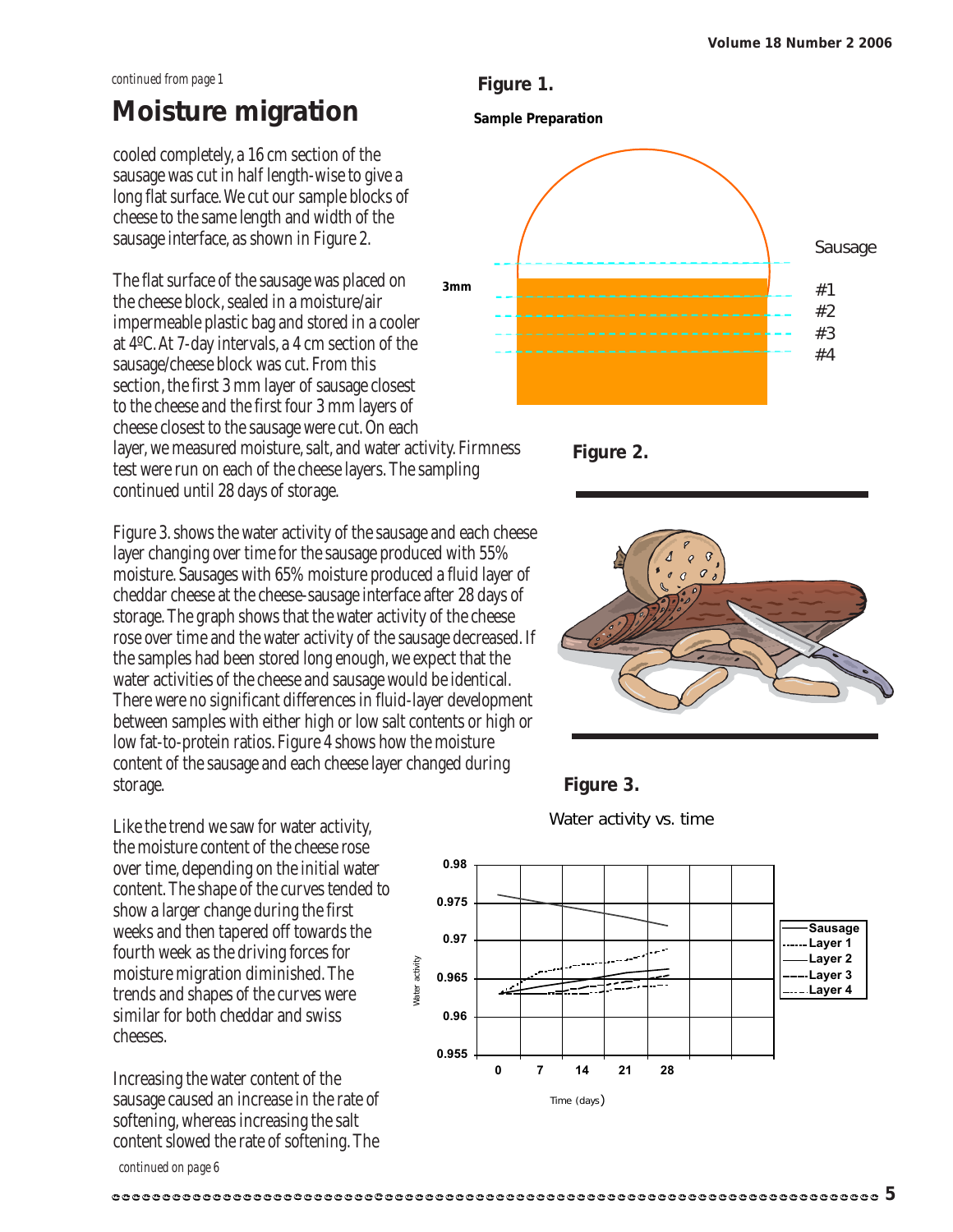#### **Figure 4.**

#### **Moisture vs. time**





#### **Figure 5.**





fact that the rate of softening was slowed with an increase in salt content shows that salt can have a positive effect on prohibiting cheese softening. However, even with high levels of salt, water still migrated and the cheese still softened after extended storage.

Migration of water is significantly affected by water content, salt content, and fat-to-protein ratio of the sausage. Each of these factors affects the amount of water that is not associated or interacting with proteins or solutes; therefore, they affect the driving force for diffusion. High water contents and fat-toprotein ratios each contribute to greater amounts of available water (water that is not associated or interacting with proteins or solutes) and larger effective diffusivities of water. High salt contents result in less available water and smaller effective diffusion.

#### **Approaches to reduce cheese softening**

Based on data from the model systems, we determined that prohibiting moisture migration into the cheese would also retard cheese softening. Two possible approaches were evaluated: kinetic (lipid barriers) and thermodynamic (sausage reformulation). Sausages were made in the same way as the previous study and were stored under the same 4ºC conditions.

#### **Lipid barriers**

A sausage with the 60% moisture, 2.0% salt and 1.65 fat-toprotein ratio composition was made and stored in contact with cheddar cheese that was covered with a layer of carnauba wax. Carnauba wax is a lipid that is used for coating confectionery products. In addition, it has a high melting point suggesting that it would not melt under smokehouse conditions. As shown in Figure 5, the lipid film provided a kinetic barrier for moisture migration, but migration was not stopped completely; it was merely slowed. The amount of water that migrated from the

sausage to the cheese was decreased by over half and the effective diffusion of water was reduced by about two-thirds. Cheese protected with the lipid film showed a decrease in firmness, but to a lesser extent. Less water migration resulted in less cheese softening over the storage period.

#### **Sausage reformulation**

To prevent moisture migration, the water activity and salt content of a sausage was reduced to that of the cheese through careful sausage formulation. Moisture migration patterns are shown in Figure 6. Due to the thermodynamic balance between the cheese and sausage, there was no salt migration and very little moisture migration.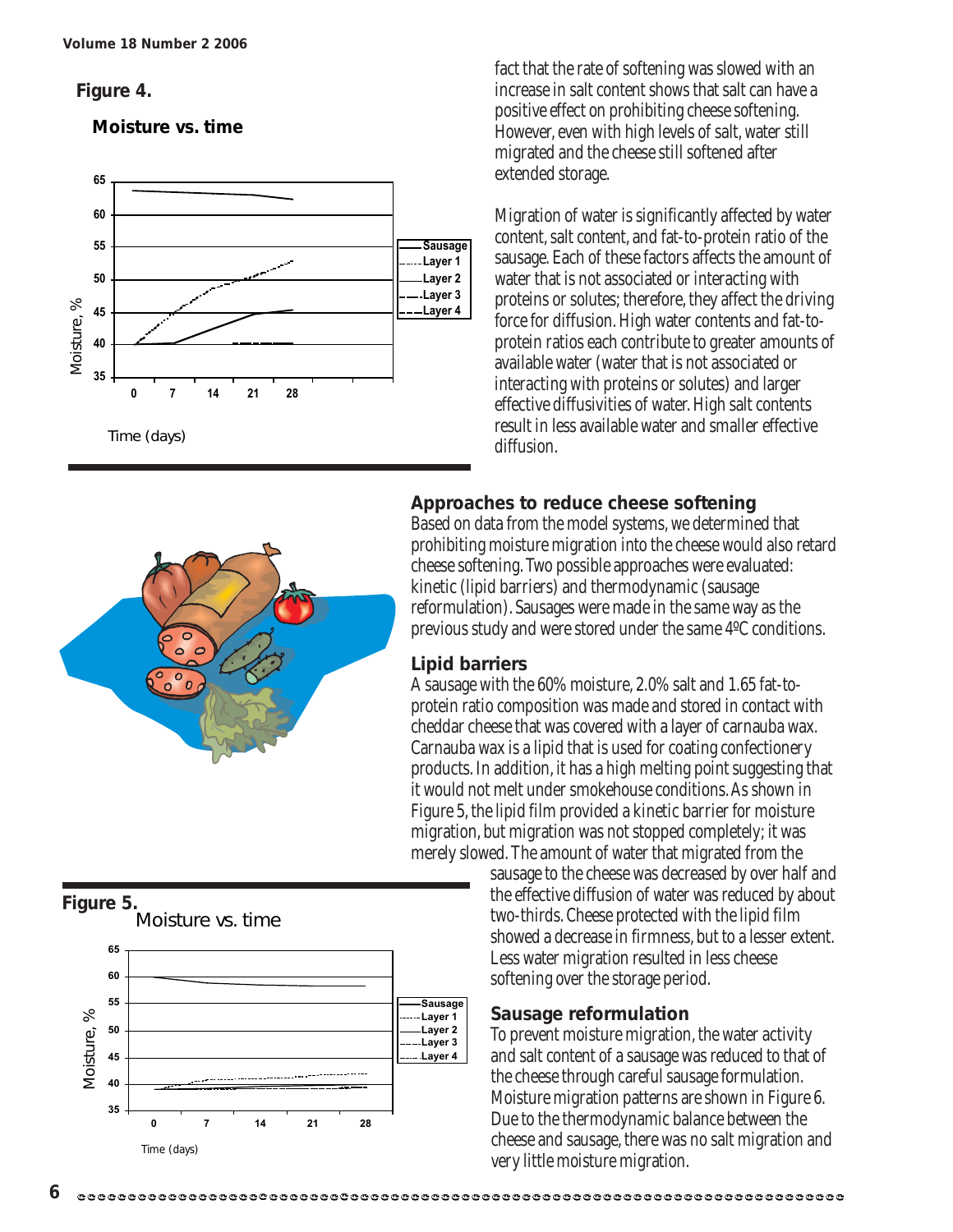#### **Volume 18 Number 2 2006**



After 28 days, the cheese firmness had declined to 91% of it initial firmness. This shows that preventing moisture migration into the cheese can also prevent cheese softening. The total change in water content of the cheese was significantly different between the lipid barrier protected cheeses and the thermodynamically balanced samples, but the effective diffusion was not. The water content of the sausage was lowered in the process of lowering the water activity to meet that of the cheese, making the initial difference in water content smaller.

#### **Pairing of cheeses and sausage**

You can also minimize moisture migration by selecting a variety of cheese that has a water activity or moisture content close to that of the sausage product. This would limit your selection to higher moisture cheeses used with lower moisture sausages, like fermented summer sausage or beef snack sticks. This is why we usually did not see cold melt problems in summer sausage with pepper jack cheese. Typical moistures for cheese and sausage products used in specialty sausages are shown in Figure 7.

Process cheese products allow for the slight addition of water and stabilizers to the cheese to bind some free moisture and increase viscosity to help retard moisture migration. This creates a product that maintains acceptable texture in sausage products but does not carry the unique flavors of a natural cheese.

By examining commercial specialty sausage product with cheese, we determined that the water activity of the sausage had the greatest effect on the cheese firmness, with higher water activities resulting in softer cheeses. Model system studies also confirmed that water was the most important factor on cheese softening in specialty sausage products. The differences in softening among the formulations could largely be explained by the available water, that is water not interacting with proteins or other dissolved solutes in the sausage. Sausage formulations with a higher amount of water added in addition to the moisture already associated with the muscle tissue, with a higher fat-toprotein ratio, caused more cheese softening to occur. Attempts to slow moisture migration from the sausage to the cheese kinetically with a lipid film and thermodynamically by balancing the activities of the migrating species both showed improvement over the control sausages.

#### **Recommendations**

Essentially, to prevent the cold melt defect in specialty sausages containing cheese you need to prevent moisture migration from the sausage into the cheese. You can eliminate the driving force for migration by formulating your product so there is an initial equilibrium between the cheese and sausage. Consider altering the formulation of the cheese, the sausage, or both to reach this equilibrium.

Since the standard of identities and processing parameters are more flexible in sausage than in cheeses, the sausage is a more likely candidate for a formulation change. The first step is to reduce the amount of moisture during production. Using cuts of meat that have low moisture contents inherently creates a lower-moisture product. Adding cuts high in fat also lowers the amount of water in the product, but too much fat disrupts the ability of the protein to form a stable emulsion to entrap water unless emulsifiers are added. Another method of lowering the water activity of the sausage is to add fillers, such as sugars, nonfat dry milk, whey protein concentrate, wheat gluten, tapioca dextrin, soy flour, soy protein concentrate, or polysaccharide gums. These ingredients not

*continued on page 8*

#### **Figure 7. Moisture in Products**

Cheddar  $=$  38% Pepper Jack = 43% Swiss  $= 40%$ Process American = 40% Process Swiss = 43% Process cheese food = 44% Bologna  $= 62\%$ Weiners  $= 64%$ Polish  $= 56\%$ Beef stick  $= 49%$ Cooked salami = 46% Smoked sausage = 46% Fermented summer = 34%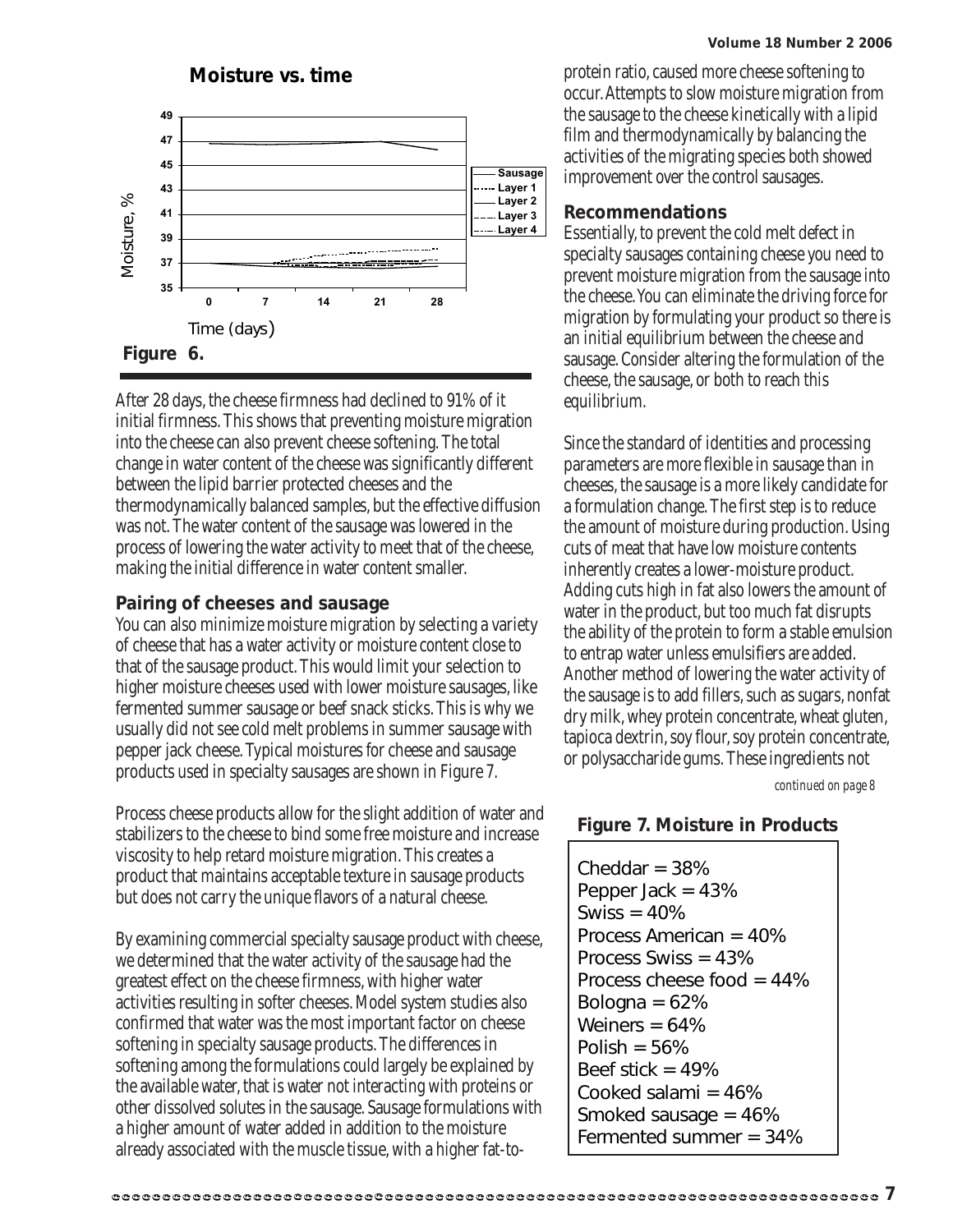#### **Volume 18 Number 2 2006**

#### *continued from page 7*

only add nonaqueous bulk to the sausage, but they also interact with the water, making it less available to migrate and lowering the water activity. Adding fillers or ingredients means you have to list them in the ingredient listing on the label of the product.

> Another method for prohibiting moisture migration is to physically stop the water from moving from sausage emulsion to the cheese. You can do this with a lipid edible film on the cheese. The film's components need to be stable enough to stay intact in the smokehouse. However, it is

difficult to apply to the cheese because it is in a solid state up through temperatures as high as found in the smokehouse and will solidify quickly if melted for application. An edible film also needs to completely coat the cheese in order to be effective. Consumers may not want to buy products with an edible lipid on the ingredient list of the product, further limiting the use of an edible lipid film.

#### **References**

Mandl, K. 2005. Effect of moisture and salt migration on cheese firmness in sausage products. M.S. thesis, University of Wisconsin-Madison.

Wendorff, W.L. 2005. Develop innovative solutions for the "cold melt" of cheese when partnered with another food ingredient (i.e., meat). Project progress report to CDR Cheese Industry Team, Dec. 6, 2005, Madison, WI.

#### Acknowledgements

This research was supported in part by the College of Agricultural and Life Sciences, University of Wisconsin-Madison, the Wisconsin Center for Dairy Research and Dairy Management, Inc.

## News from CDR

#### **American Dairy Science Association**

Carol Chen, researcher at the Wisconsin Center for Dairy Research, will present results of a recent project at the American Dairy Science Association (ADSA) mtg in Mpls in July. The title of her talk is, **"**Impact of milk lactose reduction on the chemical, textural and shredded cheese quality of mozzarella."

Also presenting at the ADSA mtg is Kerry Kaylegian, who headed CDR's milkfat research program in the 90's. Kerry recently earned her Ph.D. at Cornell University—congratulations Kerry!



*Mary Thompson at the 2006 International Cheese Technology Expo*

#### **Farewell to Mary**

Anyone who worked alongside the unflappable and ever gracious Mary Thompson, CDR's communications coordinator, will miss her as much as we do. Mary retires this summer after 9 years at CDR. We are grateful for her many contributions, and, well, a bit jealous too!

|   | . . |
|---|-----|
| ø |     |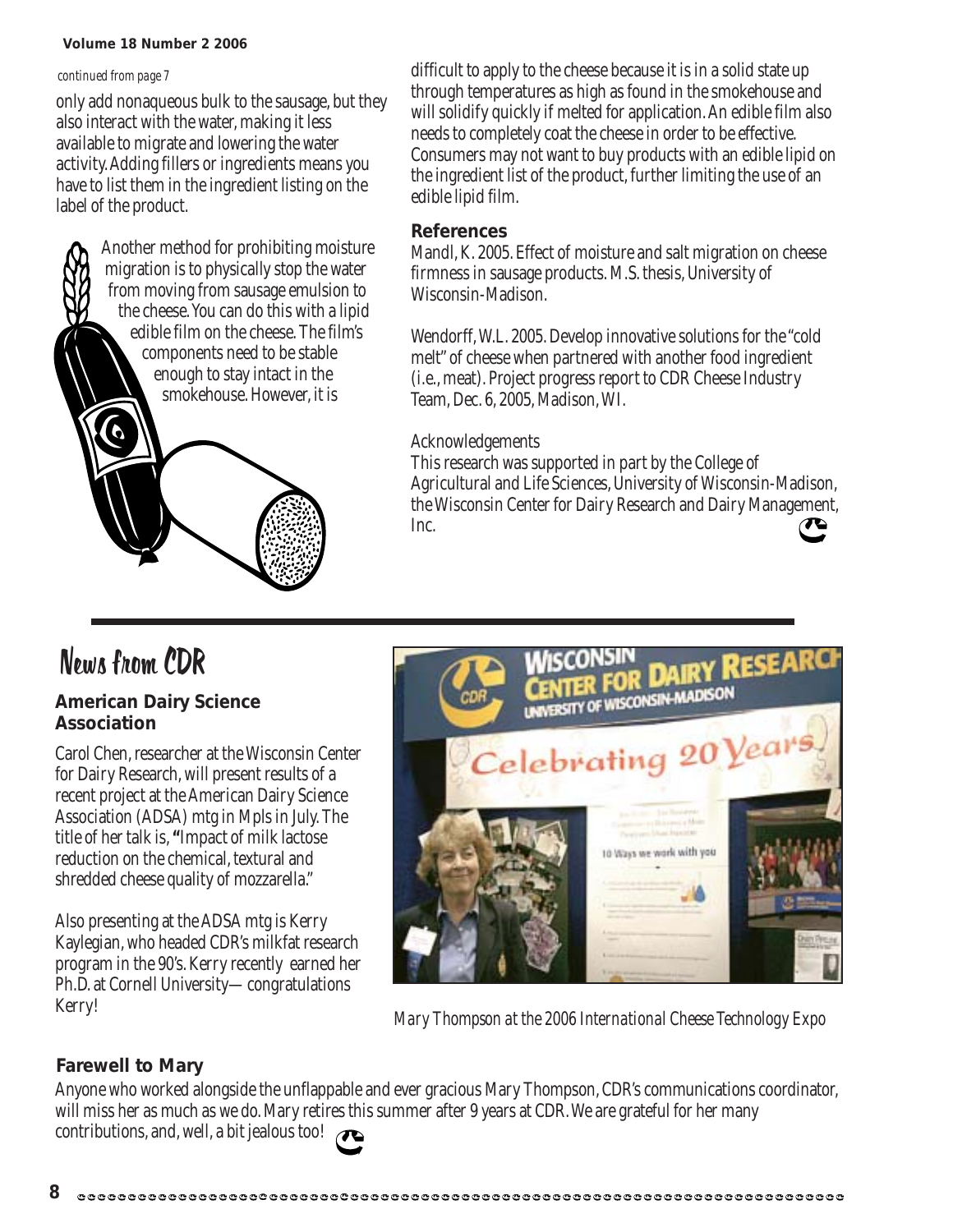## **Great Milks, Great Markets**

#### **September 11-12, 2006 Radisson Hotel, La Crosse, Wisconsin**

Sponsored by: DATCP, Food Science Department at the University of Wisconsin-Madison, Babcock Institute for International Dairy Research and Development.

Audience: This conference is for midwestern dairy producers and processors of cow, goat and sheep who make high-quality milk and want to create value-added products.

Goal: To discuss innovative product and packaging ideas, possible markets for new products and how to identify over/ under developed markets.

Overview: Domestic and international industry leaders will present ideas as part of moderated panel discussions and as keynote speakers. We will focus on innovative ideas producers can use to benefit from high-quality production.

#### Morning

Bil Luth of Tilamook Cheese and Norm Olsen from the UW-Madison Food Science Department will open our first day. Bil will tell the Tilamook story and Norm will talk about producing great raw milk as the first step.

#### Afternoon

Session 1: Great products from grazing dairy cows moderated by Paul Ditman

Session 2: Turning value-added products into profit by Dan **Strongin** 

Session 3: Vermont Artisanal Cheese Center, Bringing quality to the consumer by Paul Kindstedt

Donna Berry, an expert on packaging, will be the evening speaker. A wine and cheese reception and a showing of the movie Living on the Wedge will follow her presentation.



#### Second day

Panel discussion of different world dairy markets led by Scott Rankin. Featuring Ed Jesse, Professor, Agricultural Economics, and Babcock Institute, Program Director of International Dairy Marketing and Trade: The dairy industry in India (invited), Karen Nielsen, Associate Director, The Babcock Institute: The dairy industry in China, Gerardo Ortiz Gonzalez, Professor, Monterrey Tec University-Queretaro Campus, Mexico: Cheese flavors for the Mexican market

For registration call 608-263-1672 or e-mail conference@cals.wisc.edu For general questions call Laura Van Toll at : 608- 265-0673 or e-mail babcock@cals.wisc.edu

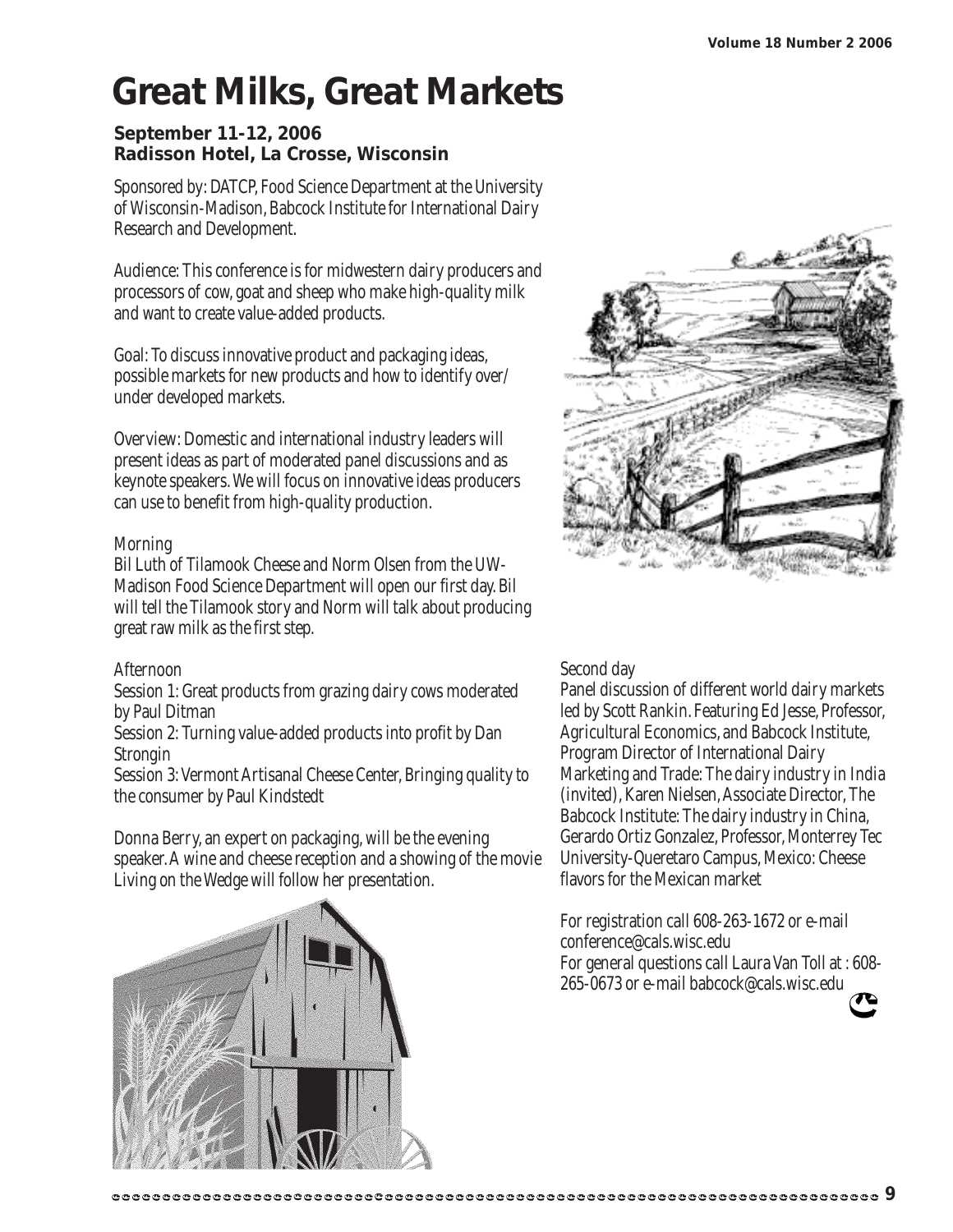## Curd Clinic

*Curd Clinic for this issue is Stevens J. Funk, Cargill BioActives LLC* steve\_funk@cargill.com

## $\boldsymbol{0}$ :

I keep hearing about using selected yeasts and molds to produce unique flavors in cheese. Can they really be used in traditional cheeses without the negative connotations usually associated with these organisms?

## A:

Well, you are right; in the U.S. yeasts and molds in cheese are often viewed with suspicion. To some people they are undesirable and even suggest contamination due to poor sanitation. However, in other parts of the world, selected yeasts and molds are used to produce desirable flavors, aromas, and other attributes in cheeses. Raclette cheese is one example of a cheese that contains yeasts and molds and it is one that you can find, and taste, here in the U.S.

Yeast and molds require oxygen to reproduce, and when they do start growing you face the possibility of inducing some detrimental traits. However, putting yeasts and molds in an environment with limited oxygen allows you to derive some flavor benefit and avoid problems. For example, cheddar,



*This star chart describes a flavor profile influenced by specific yeasts and molds. Supplied by Sandy Speich, Cargill Bioactives LLC*

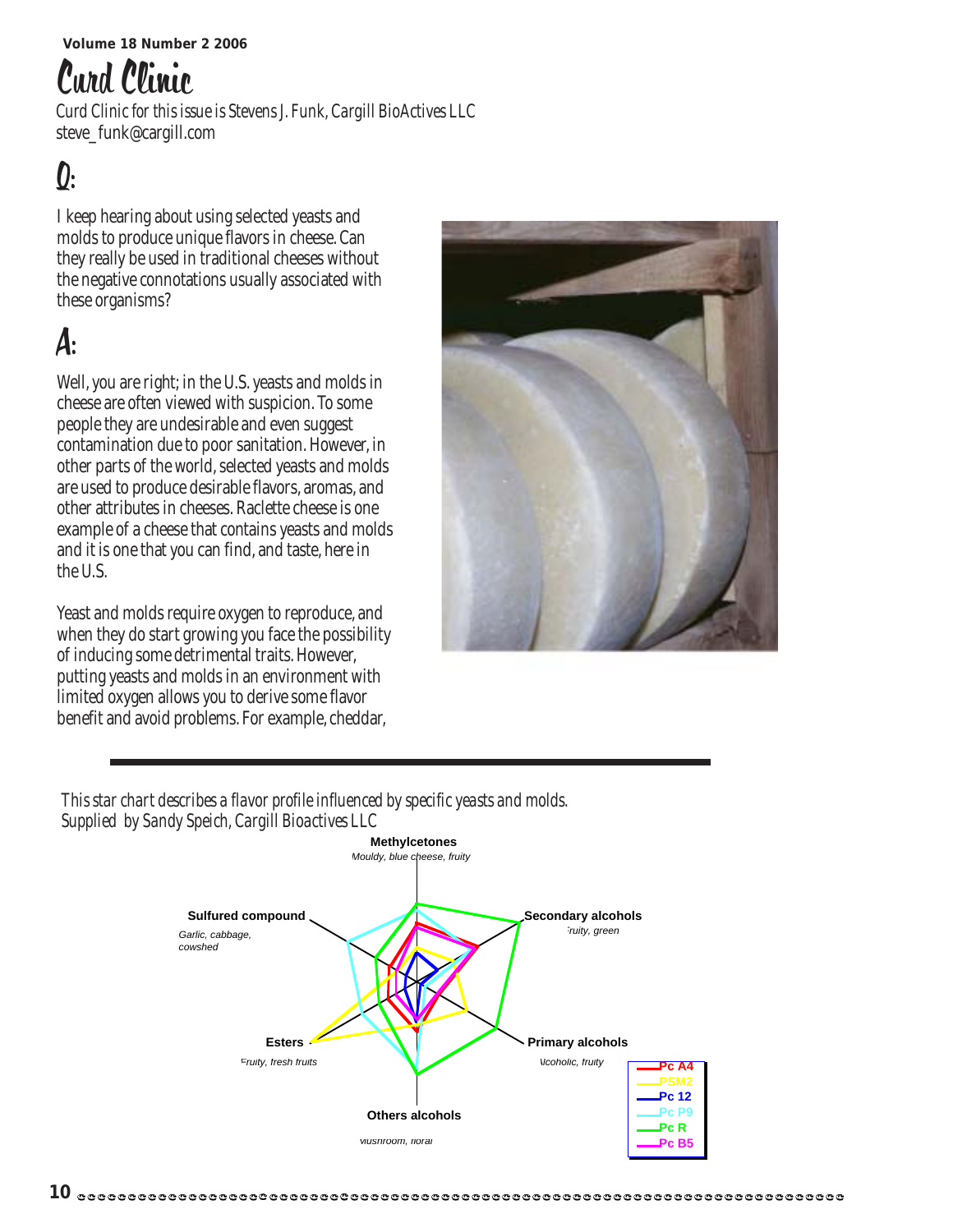"Cheesemakers can add yeasts and molds to cheese to create a unique, and consistent, flavor profile that will make their cheeses a bit more special."

parmesan, romano, and other cheeses that are ripened in a more enclosed environment can improve when added yeasts and molds release favorable cheese ripening enzymes and byproducts.

Yeasts and molds release these enzymes and by-products through lysis, or the actual breaking apart of the cell, that occurs naturally when a cell dies. These liberated enzymes can help to break down both protein and fat in the curd matrix, producing peptides and fatty acids that enhance flavor development. This development not only accelerates and accentuates desired cheese flavors but it can also help to prevent bitterness and other offflavors. Thus, cheesemakers can add yeasts and molds to cheese to create a unique, and consistent, flavor profile that will make their cheeses a bit more special.

Contamination isn't an issue since the number of the organisms used is too low to contribute any detectable yeast or mold in the finished cheese. Cheesemakers can indeed get the desired positive contributions from these organisms.

Many cheese culture suppliers with international expertise have identified and selected a variety of desirable yeasts and molds. They know which ones will contribute the traits you are interested in. They have used these internationally for many years and have introduced and expanded the use of these in the U.S. in the last decade.

Please contact your supplier or the Center for Dairy Research for more information.

### Calender, continued

**Oct. 18-19** North Central Cheese Industries Assn. Annual Convention. Brookings, SD. For information, call Dr. David Henning at (605) 688-5477.

**Oct. 31-Nov. 1** Membrane Processing of Dairy Ingredients Short Course, Madison, WI. Call Bill Wendorff at (608) 263-2015 or Karen Smith at (608) 265-9605.

**11**



Please help us keep our mailing list current! Simply phone, fax or e-mail the information requested below to:

> *The Dairy Pipeline* Center for Dairy Research 1605 Linden Dr. Madison, WI 53706 phone: 608/262-8015 fax: 608/262-1578

You can also choose to forgo a mailed copy and get on our e-mail subscription list which will remind you to read the Pipeline on the web. Sign up for this option on our website: www.cdr.wisc.edu

| City                                |
|-------------------------------------|
| <b>State</b>                        |
| Zip                                 |
| Country _____<br>(and mailing code) |

 $\Box$ CHANGE  $\Box$ ADD  $\Box$ REMOVE